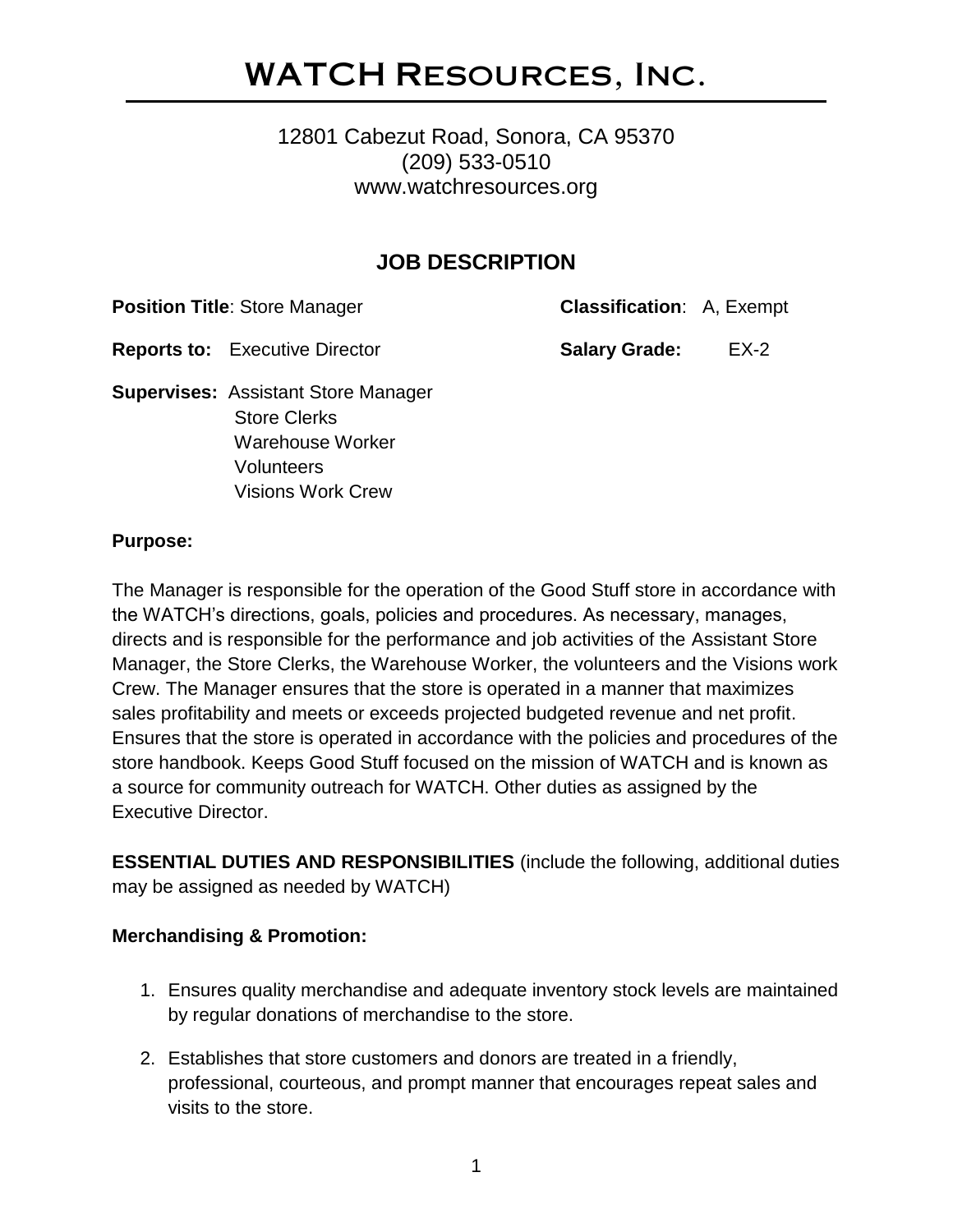- 3. Listens and provides problem resolution for customer and donor complaints to restore and promote good community relations; informs the Executive Director of any unresolved or potential problems.
- 4. Observes and stays current on local and regional pricing on comparable items of clothing, house wares, furniture, antiques and jewelry offered for sale at the Store.
- 5. Reviews, updates, and implements store's merchandise pricing policies to meet required profitability targets. Ensures the paid staff and volunteers implement pricing guidelines correctly by continuous auditing and working "on the floor" with the team at least 50% of the time.
- 6. Ensures the store's volunteers and paid staff are trained in all aspects of handling donations to increase the number of new items available for sale daily, and that all donors of merchandise are thanked, regardless of quality of the merchandise, and are offered a receipt for accepted items.
- 7. Develops and/or implements a program to ensure that staff and volunteers are effectively trained in customer service, pricing guidelines and strategies, tagging, quality control, window displays, floor displays, and disposal of hazardous/unsafe or unacceptable donated merchandise, etc.
- 8. Manages and ensures paid staff and volunteers are effectively trained in the handling of money and cash register operations, etc.
- 9. Establishes daily staff schedules to reduce/resolve workload and work flow problems.
- 10.Maintains adequate levels office and merchandise supplies.
- 11.Verifies that the assistant manager or qualified designee is available on the store premises during store hours when manager is not available.
- 12.Works effectively with WATCH's executive director in planning news releases and/or publicity, advertising, and all community outreach in order to leverage the WATCH message and gain support in the community.
- 13.As needed, acts as liaison between the store and appraisers, donors and the general public.
- 14.Recognizes, is compassionate with, and spends time with a person who may require WATCH services for themselves or a family member. Directs these folks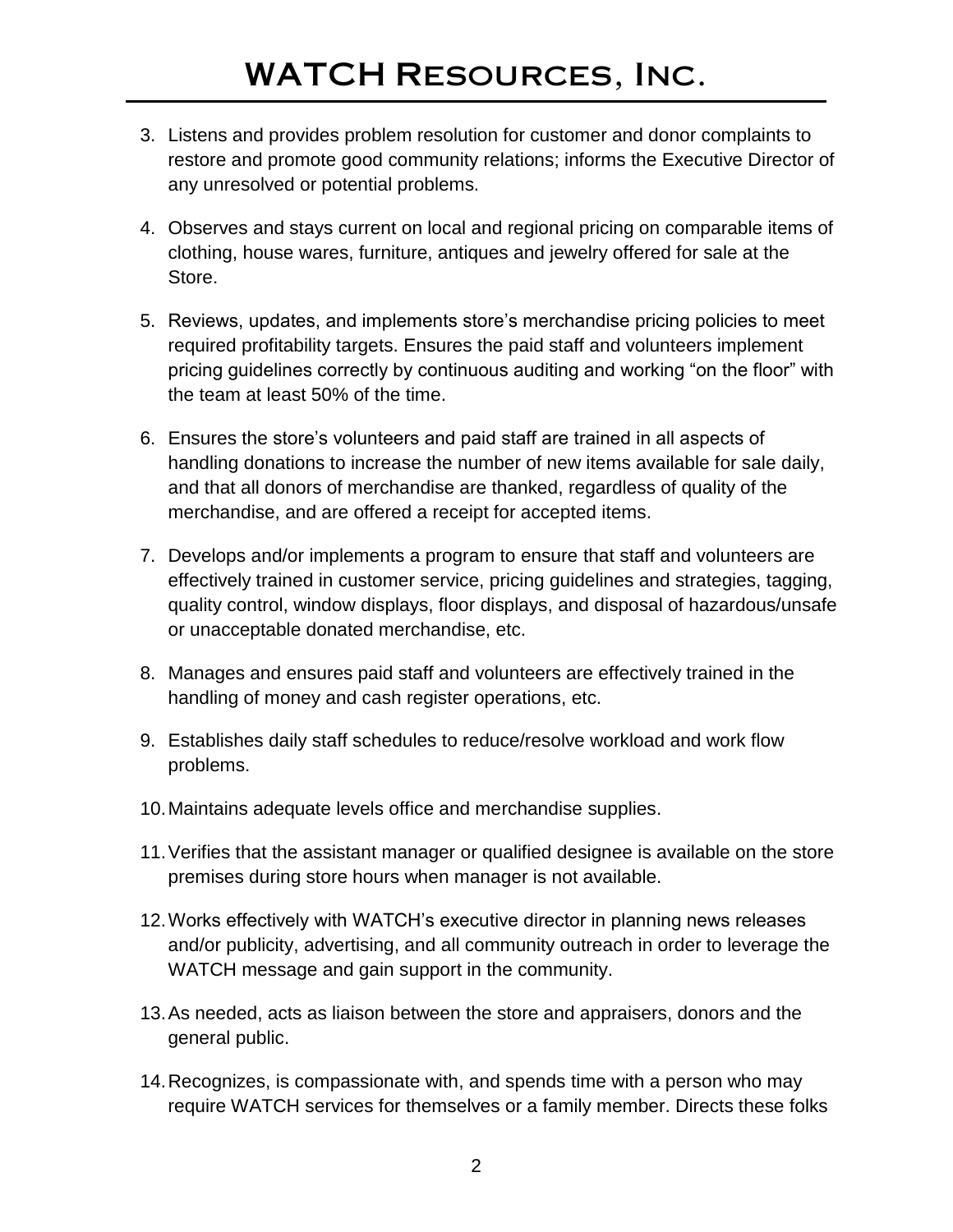to the appropriate WATCH service contact.

15.Establishes and ensures procedures are followed as needed for efficient, responsible, and safe operation of the store, such as opening and closing the store for business. Oversees safety program in conjunction with Director of Transportation to assure compliance.

## **Accounting, Budgeting, & Finance**

- 1. Using generally accepted accounting principles, compiles timely and accurate records and reports for the fiscal performance of the store including, but not limited to; maintaining a record of daily sales, daily deposits, total monthly sales reports, customer accounts and other documents as necessary or as requested.
- 2. Ensures the daily store deposits are tallied and match the same day's cash register tape for the store's cash, check, and credit card sales and that the day's receipts are deposited each evening.
- 3. Assists in preparing the annual store budget, and which is submitted in timely manner to WATCH's executive director for WATCH board approval.
- 4. Ensures store operations adhere to approved budget guidelines. Monthly monitors the store's financial budget projections with store's actual experience. Develops work schedules and manages store's activities to conform to the approved store budget. Informs executive director, in a timely manner, of necessary budget adjustments as a result of changing business and operating conditions.
- 5. Continually seeks new ways to improve financial performance and to improve administrative financial tracking and reporting.
- 6. Continually seeks ways to assure that processes are in place to minimize financial risk including theft and error.

### **Human Resource Management and Volunteer Recruitment**

- 1. Responsible for recruiting and maintaining an adequate number of trained volunteers and trained/qualified paid staff for the effective operation of the store within approved guidelines.
- 2. Responsible for recruiting, screening, interviewing and ongoing successful employment of store's staff and volunteers following WATCH, state and federal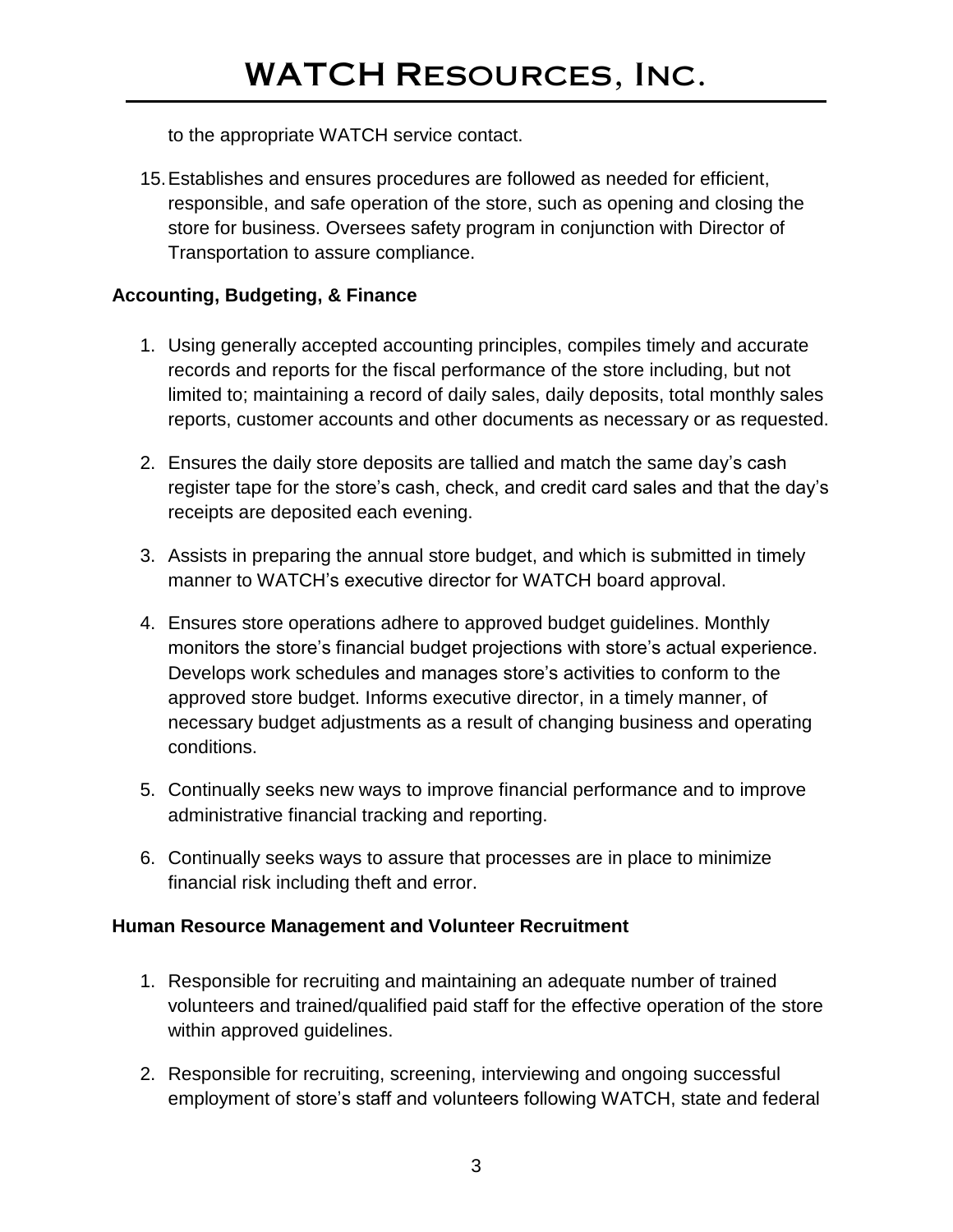## WATCH Resources, Inc.

human resources' guidelines.

- 3. Monitors and provides feedback on the job performance and duties of all staff and volunteers engaged in sales, cash reconciliation, sales receipts, operating records or preparing daily record of transactions; also performs job duties of other staff as needed.
- 4. Responsible for counseling, disciplining, documenting and terminating paid staff and volunteers. Obtains prior approval of executive director on all terminations and any job accommodation requests under the California Department of Fair Employment and Housing and the American Disability Act. Follows WATCH personnel administration guidelines for human resource activities.
- 5. Performs annual performance reviews for all staff job performance according to WATCH, state and federal guidelines.
- 6. Provides problem resolution for staff or volunteer grievances as they arise. Notifies executive director of problems or potential problems in these areas as appropriate.
- 7. Responsible for new employees and volunteer orientation, performance, training, and cross training in store policies and procedures.
- 8. Responsible for maintaining and revising the store volunteer handbook.
- 9. Maintains and ensures that all required human resource documentation for volunteers and paid staff is complete, accurate, signed, and filed according to WATCH policies and procedures.
- 10.Responsible for co-planning annual volunteer dinner or other volunteer activity, must attend annual volunteer dinner and any other volunteer activity i.e. meetings or training session.
- 11.Communicates effectively with staff and volunteers resulting in a well informed workforce.

#### **Health & Safety**

1. Implements and revises the store's safety program as needed. Ensures that staff and volunteers are oriented and knowledgeable in all store safety procedures and issues, such as tagging needle sterilization. Monitors and makes ongoing inspections of store premises for safety violations and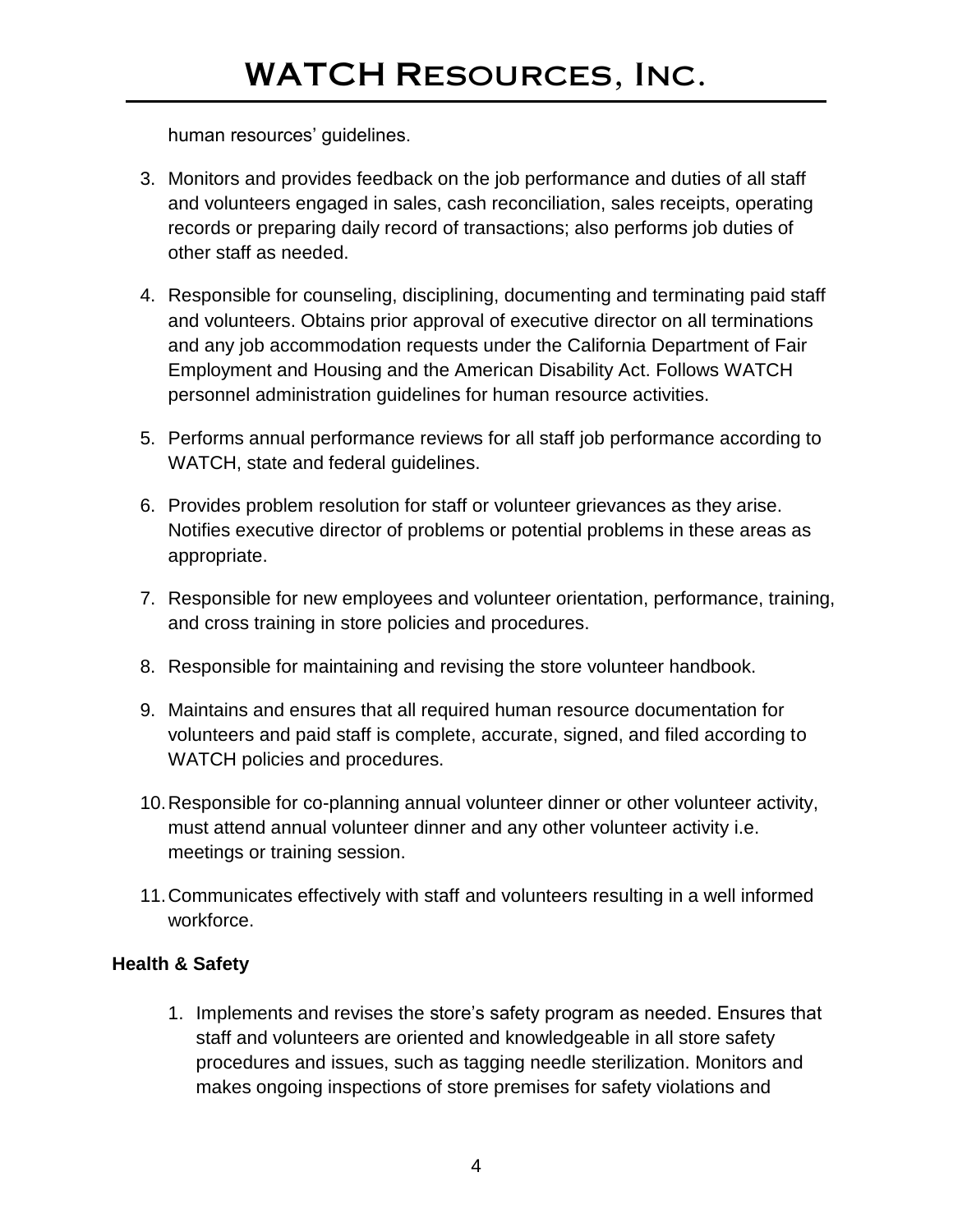# WATCH Resources, Inc.

potential problems. Ensures any safety hazards are repaired and/or dealt with to eliminate risk.

- 2. Conducts, documents and maintains records of attendees and subjects covered in safety meetings, trainings or safety discussions with volunteers and paid staff. Includes safety training as part of the new staff and volunteer orientation. Annually trains staff in fire safety.
- 3. Stays current and informs employees and volunteers on recalled and hazardous merchandise to ensure the safety of customers. Ensures removal and correct disposal of such items immediately from store. Keeps track of changing laws regarding disposal of items in the trash and at the landfill.
- 4. Ensures basic first aid supplies are always available at the store.
- 5. Regularly monitors for and eliminates potential safety hazards to prevent accidents. Ensures the store meets all local, State and Federal safety requirements.
- 6. Prepares and submits incident reports when injuries or accidents occur and notifies executive director immediately when emergencies or workers' compensation injuries arise.
- 7. Arranges for transportation to the emergency room/urgent care clinic; and/or calls appropriate emergency personnel in case of emergencies.

#### **Personal Growth**

- 1. Identifies initiates and increases professional skills and knowledge in managerial, human resources, marketing, sales and interpersonal skills by actively participating in formal classes, seminars, reading articles, books and staying current in field.
- 2. Develops a leadership style that demonstrates teamwork and constructive time management, as well as effective conflict resolution, problem solving and delegation.
- 3. Evaluates and participates in the evaluation(s) of own performance by identifying strengths and areas needing improvement, and develops a plan to improve areas needing improvement.
- 4. Networks with other area thrift/consignment store managers.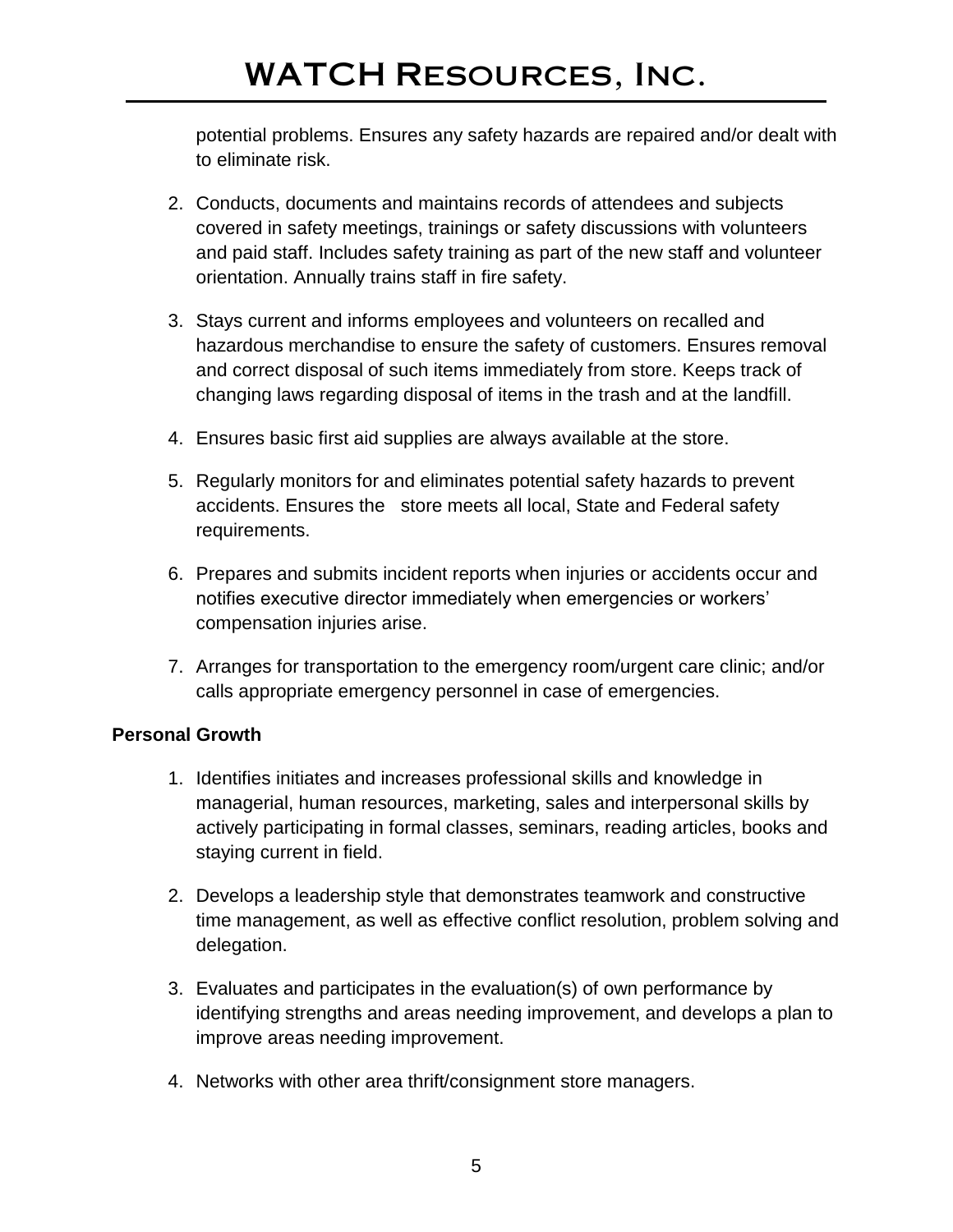#### **Qualification Requirements:**

To perform this job successfully, an individual must be able to perform each essential duty satisfactorily and be committed to the Mission of WATCH Resources, Inc. and to the mission of Good Stuff. The requirements listed below are representative of the knowledge, skill and/or ability required. Reasonable accommodations may be made to enable an individual with disabilities to perform the essential functions in accordance with the Americans with Disabilities Act (ADA), 1991.

- 1. Bachelors Degree required or significant (more than 24 college units) college coursework in business, marketing, sales, accounting and/or merchandizing, or equivalent job experience.
- 2. Minimum of 5 years prior retail experience with management responsibilities.
- 3. Minimum of 3-years' experience in direct supervision, recruiting, hiring, employment, disciplining and terminating of staff and/or volunteers.
- 4. Good working knowledge of a variety of products and trends including but not limited to; antiques and vintage clothing, fashion trends, furniture, clothing and jewelry and current market retail prices.
- 5. Proven ability to work as a team member, to develop and maintain positive working relationships including problem resolution within an organization, community and with a diverse work force.
- 6. Proven excellent interpersonal skills and written and verbal communication skills to effectively present information and respond to questions from customers, volunteers, agencies and the general public.
- 7. Computer literacy in word processing and spreadsheets and the Internet is required; specifically MS Word and MS Excel.
- 8. Experience in social medial marketing and eBay sales
- 9. Valid California driver's license, safe driving record, car and adequate personal automobile insurance are required.
- 10.Experience working with and managing volunteers is preferred.
- 11.Experience with people with intellectual disabilities is preferred.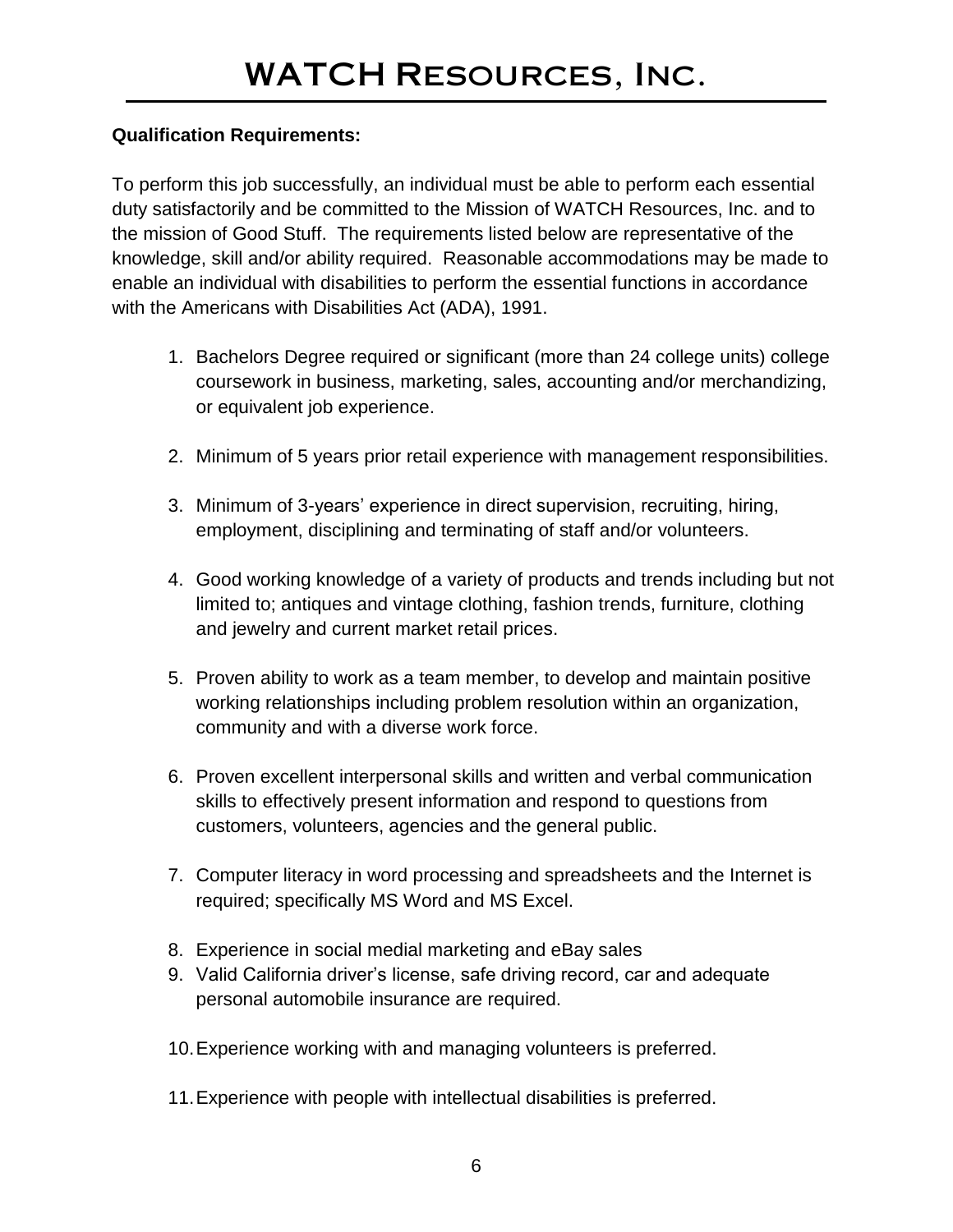#### **Certificates, Licenses, Registrations:**

- 1. Possession of a valid California Motor Vehicle Operators License and a clear driving record, determined by a Department of Motor Vehicles record.
- 2. Health screening including a drug and alcohol screening and TB test performed by a physician verifying ability to complete job duties and confirming the absence of contagious disease.
- 3. Department of Justice and Federal Bureau of Investigation criminal record clearance.
- 4. Possession of or the ability to acquire a Red Cross First Aid and CPR Certificate.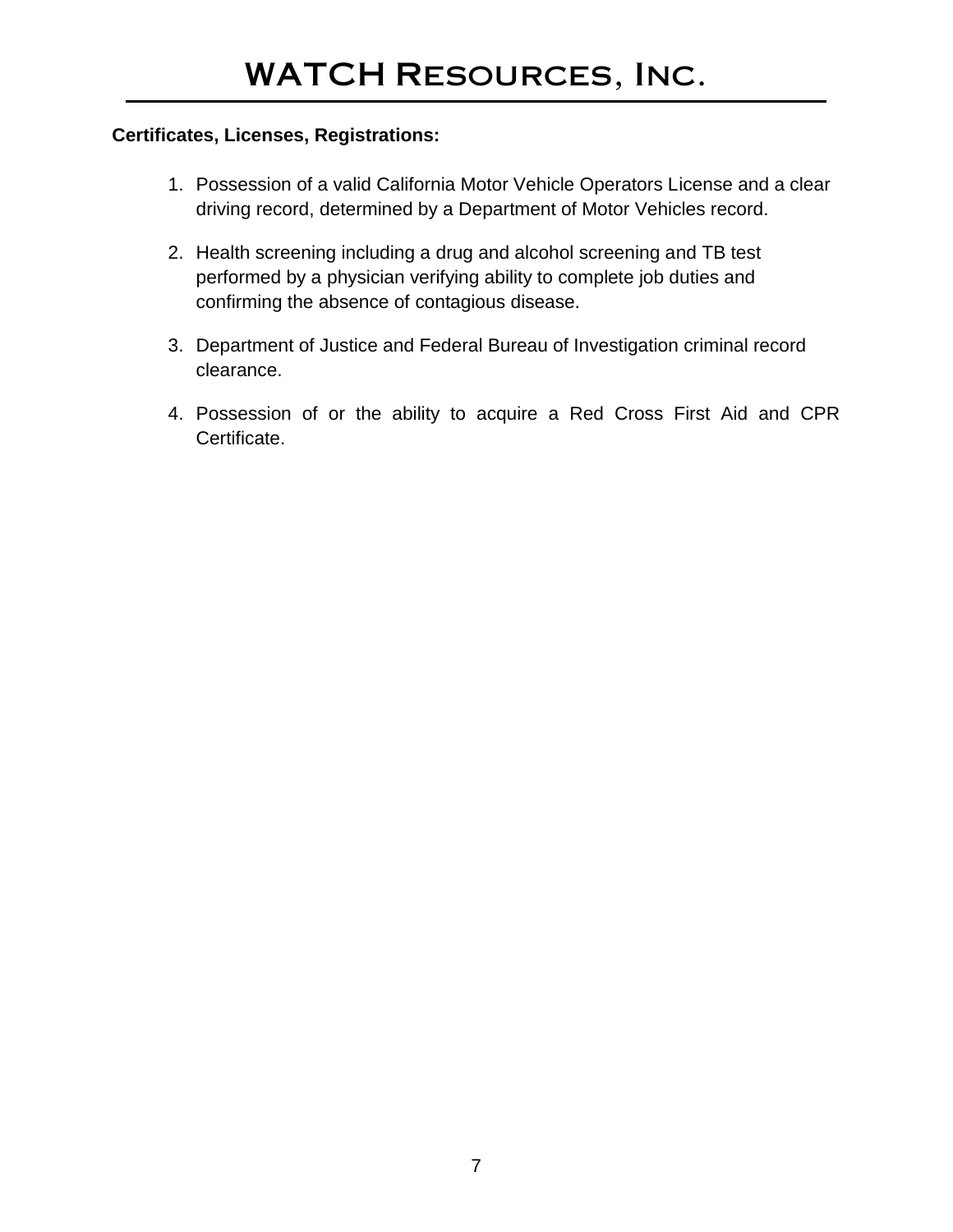## **PHYSICAL DEMANDS & CONDITIONS OF THE POSITION:**

The physical demands described here are representative of those that must be met by an employee to successfully perform the essential functions of this position. Reasonable accommodation may be made to enable individuals with disabilities to perform the essential functions.

**Constantly (over 66%)** Standing, walking, lifting 10#, lifting 20-50#, repetitive hand use, firm grasping required.

**Frequently (34-66%)** bending over, pushing/pulling skin/hands in water,

**Occasionally (1%-33%)** sitting, reaching overhead.

#### **Hazards, Working Conditions, Equipment Used:**

Working Conditions include:

Possible Exposures include: Dust, Gas, Fumes, Hazardous Materials, Marked Changes in Temperature

#### Equipment Used:

- Driving Vehicles/Equipment
	- i. Must be able to drive to and attend events and meetings as well as transport consumers.
- Operating Equipment/Machinery *Computer, Fax Machine, Calculator, Printer/Copier, Telephone*
- Personal Protective Equipment (PPE)
	- i. Safety Equipment *ear plugs, goggles, etc*

Regarding Use of Senses: Hearing Impairment Acceptable, Color Vision Impairment Acceptable, Clear Vision at 20 Inches or Less Required, Clear Vision at 20 Feet or More Required.

**Work Environment:** The work environment conditions described here are representative of those any employee many encounter while performing the essential functions of the job. Reasonable accommodations may be made to enable an individual with disabilities to perform the essential functions.

> 1. Medium in-door setting with central heating and air conditioning system, handicap accessible, noise level moderate, lighting provided by artificial means and windows. At times may be a very close and/or cluttered environment depending upon quantity of donations received. Sales floor